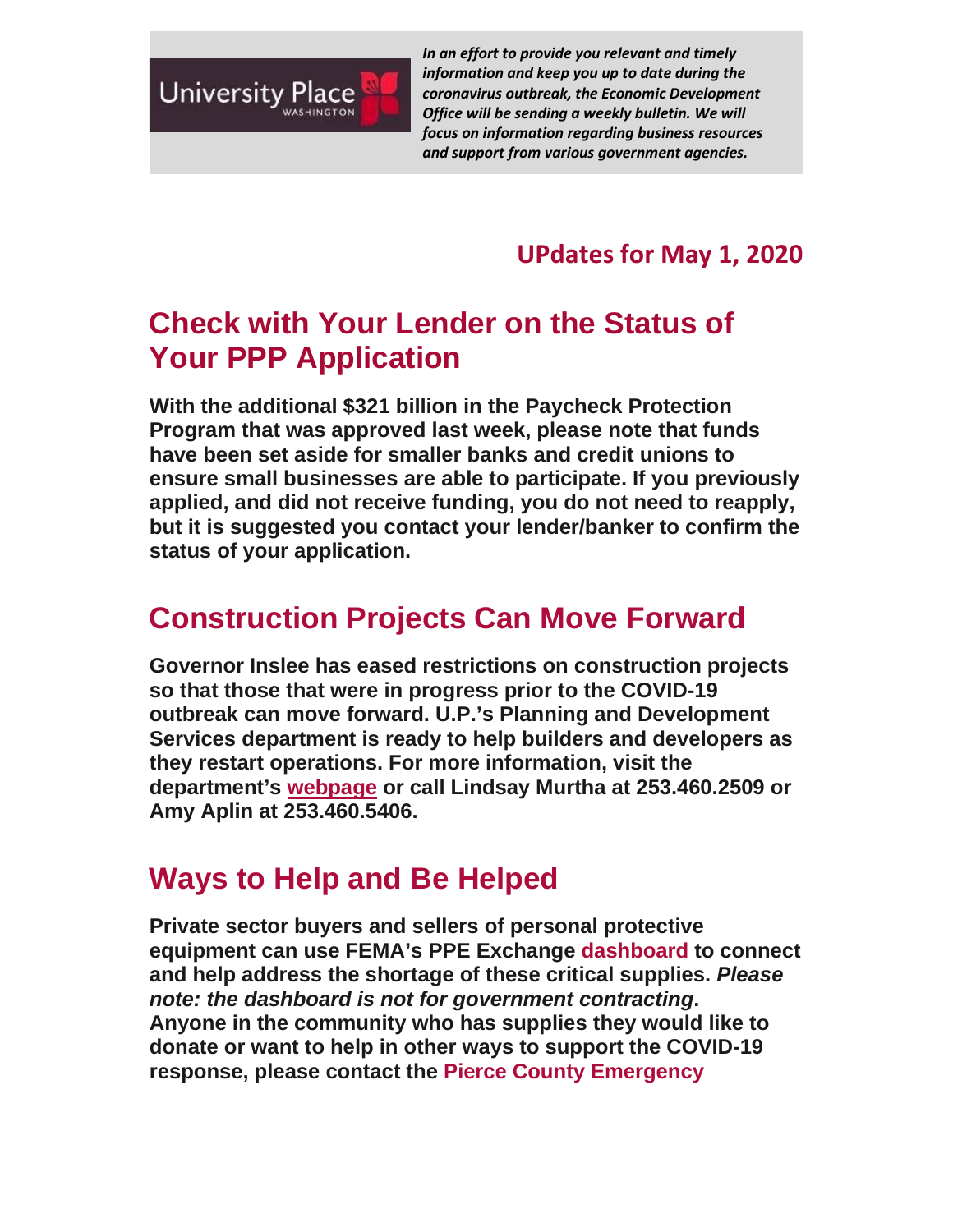**[Operations Center](mailto:PCEOC@piercecountywa.gov) or the [State of Washington's Coronavirus](https://nam12.safelinks.protection.outlook.com/?url=http%3A%2F%2Fr20.rs6.net%2Ftn.jsp%3Ff%3D0019kl2ZsD9xVHh_8S7aUBB7CuQoc5D5OKcSslI1sk39dzjLdEWHmH3YrAqmCLOTxzedh4msvUe-npKoSE-hJW5GYxUBWMKx41NMdwDe9CAKKUr468aMKH-kpusTC1vhHdxegrwFxJs3RZ-40ur7g1zyBKelg6E2ny9PDWcS6jv2wLGcfwYj-vY00s7wzFkbq4sP4QgRAy_4b8%3D%26c%3Dwl1fZmCSlJJEY2hAMkal1xuAhF6JHCrXnqCxeD4PW-nWqs0QqFbLPg%3D%3D%26ch%3DOB9HKUPtpElmeHANI4XzxP9IQ-7RiYl82jZ1k0yIwAG9xUAm51MqsA%3D%3D&data=01%7C01%7Cbmetcalf%40cityofup.com%7C55d201a9d2ca402cecb908d7ee1e2bab%7C964f2256ad7d4cd99f27e9cb8052aa15%7C0&sdata=r1%2FuxTNN5KAaJu2Sl59pdESaOoaVxMmuTUltImgqRME%3D&reserved=0)  [Response page.](https://nam12.safelinks.protection.outlook.com/?url=http%3A%2F%2Fr20.rs6.net%2Ftn.jsp%3Ff%3D0019kl2ZsD9xVHh_8S7aUBB7CuQoc5D5OKcSslI1sk39dzjLdEWHmH3YrAqmCLOTxzedh4msvUe-npKoSE-hJW5GYxUBWMKx41NMdwDe9CAKKUr468aMKH-kpusTC1vhHdxegrwFxJs3RZ-40ur7g1zyBKelg6E2ny9PDWcS6jv2wLGcfwYj-vY00s7wzFkbq4sP4QgRAy_4b8%3D%26c%3Dwl1fZmCSlJJEY2hAMkal1xuAhF6JHCrXnqCxeD4PW-nWqs0QqFbLPg%3D%3D%26ch%3DOB9HKUPtpElmeHANI4XzxP9IQ-7RiYl82jZ1k0yIwAG9xUAm51MqsA%3D%3D&data=01%7C01%7Cbmetcalf%40cityofup.com%7C55d201a9d2ca402cecb908d7ee1e2bab%7C964f2256ad7d4cd99f27e9cb8052aa15%7C0&sdata=r1%2FuxTNN5KAaJu2Sl59pdESaOoaVxMmuTUltImgqRME%3D&reserved=0)**

## **Reserve Your Space for the Next ScaleUp: COVID-19 Edition Online Business Class**

**The State of Washington Department of Commerce launched a special new course to help small businesses navigate the current economic climate while building resiliency.** *ScaleUp: COVID-19 Edition* **is a free, online course designed to help businesses improve their strategic thinking and decisionmaking.** 

**The ideal candidate for ScaleUp is the president or owner of a business that has been in operation for two years and has annual revenues in excess of \$100,000. Registration fills up quickly, since the course is only available to 100 businesses at one time. The class that begins on May 6 is full, but those interested in participating in the next session that is offered can add their name to a waiting list [here.](https://nam12.safelinks.protection.outlook.com/?url=http%3A%2F%2Fr20.rs6.net%2Ftn.jsp%3Ff%3D0019kl2ZsD9xVHh_8S7aUBB7CuQoc5D5OKcSslI1sk39dzjLdEWHmH3YrAqmCLOTxzeD3ILDTsx1oh0b6N1qj5fDGVvvdPj4CGdCTaBd7ULTJlk-9FalpKBdLu3-FBhO6nmWX2TZGo1n_tEQKKFgb7eJ3D_ZZ39EFujUFLD_F5udR142OlLw11UrYtya-qfBgiz%26c%3Dwl1fZmCSlJJEY2hAMkal1xuAhF6JHCrXnqCxeD4PW-nWqs0QqFbLPg%3D%3D%26ch%3DOB9HKUPtpElmeHANI4XzxP9IQ-7RiYl82jZ1k0yIwAG9xUAm51MqsA%3D%3D&data=01%7C01%7Cbmetcalf%40cityofup.com%7C55d201a9d2ca402cecb908d7ee1e2bab%7C964f2256ad7d4cd99f27e9cb8052aa15%7C0&sdata=Db3BHZlhuca6n0LtZ19QfwLocGmx3aMtDYYg%2B1OHqEA%3D&reserved=0)**

*[ScaleUp i](https://nam12.safelinks.protection.outlook.com/?url=http%3A%2F%2Fr20.rs6.net%2Ftn.jsp%3Ff%3D0019kl2ZsD9xVHh_8S7aUBB7CuQoc5D5OKcSslI1sk39dzjLdEWHmH3YrAqmCLOTxzeMkXbx9a8i0AgoWNWba2TePUl6Cq0Yqe1wLJNbnuGNHtyVwiBvR3No071puSXgdC18OcOkAsEzPIgixUKHdhnav3TmepmhNzQXORQfV8N0lJNeNHJxK9ORdw_U4fzZaBx%26c%3Dwl1fZmCSlJJEY2hAMkal1xuAhF6JHCrXnqCxeD4PW-nWqs0QqFbLPg%3D%3D%26ch%3DOB9HKUPtpElmeHANI4XzxP9IQ-7RiYl82jZ1k0yIwAG9xUAm51MqsA%3D%3D&data=01%7C01%7Cbmetcalf%40cityofup.com%7C55d201a9d2ca402cecb908d7ee1e2bab%7C964f2256ad7d4cd99f27e9cb8052aa15%7C0&sdata=TOm3ek3QshH5p%2BF1wufwwuhDK2mduTD%2BmVU%2BZFOa8Iw%3D&reserved=0)s a partnership between the Washington State Department of Commerce, Thurston EDC Center for Business Innovation and local economic development organizations.*

### **Continue to Watch the City's COVID-19 Business Support Page**

**Don't forget to check out the Economic Development Department's special [COVID-19 Business Support](https://nam12.safelinks.protection.outlook.com/?url=http%3A%2F%2Fr20.rs6.net%2Ftn.jsp%3Ff%3D0019kl2ZsD9xVHh_8S7aUBB7CuQoc5D5OKcSslI1sk39dzjLdEWHmH3YtLfSga0lXd3KYApOZNh0xK-rNR_Lx5prFTIPlnH81x563NzFnYiOtAb0JEOM4YjhJdWFc1cQbq-pMA_Bs0paNtAGSro8Fr7SSW-Bo6JXFWS9atXLHzmV3iT7LU-Sxwj6w%3D%3D%26c%3Dwl1fZmCSlJJEY2hAMkal1xuAhF6JHCrXnqCxeD4PW-nWqs0QqFbLPg%3D%3D%26ch%3DOB9HKUPtpElmeHANI4XzxP9IQ-7RiYl82jZ1k0yIwAG9xUAm51MqsA%3D%3D&data=01%7C01%7Cbmetcalf%40cityofup.com%7C55d201a9d2ca402cecb908d7ee1e2bab%7C964f2256ad7d4cd99f27e9cb8052aa15%7C0&sdata=6r%2FlRQCLvAP4xy1MRc0sa8lH8FTypjoa7QdJmXwEqnc%3D&reserved=0) page on the City of University Place website. We update it regularly with information we receive so that it can serve as a repository of crtical information and resources for local businesses.**

**City of University Place Economic Development Department**

**3609 Market Place West, Suite 200 University Place WA 98466**